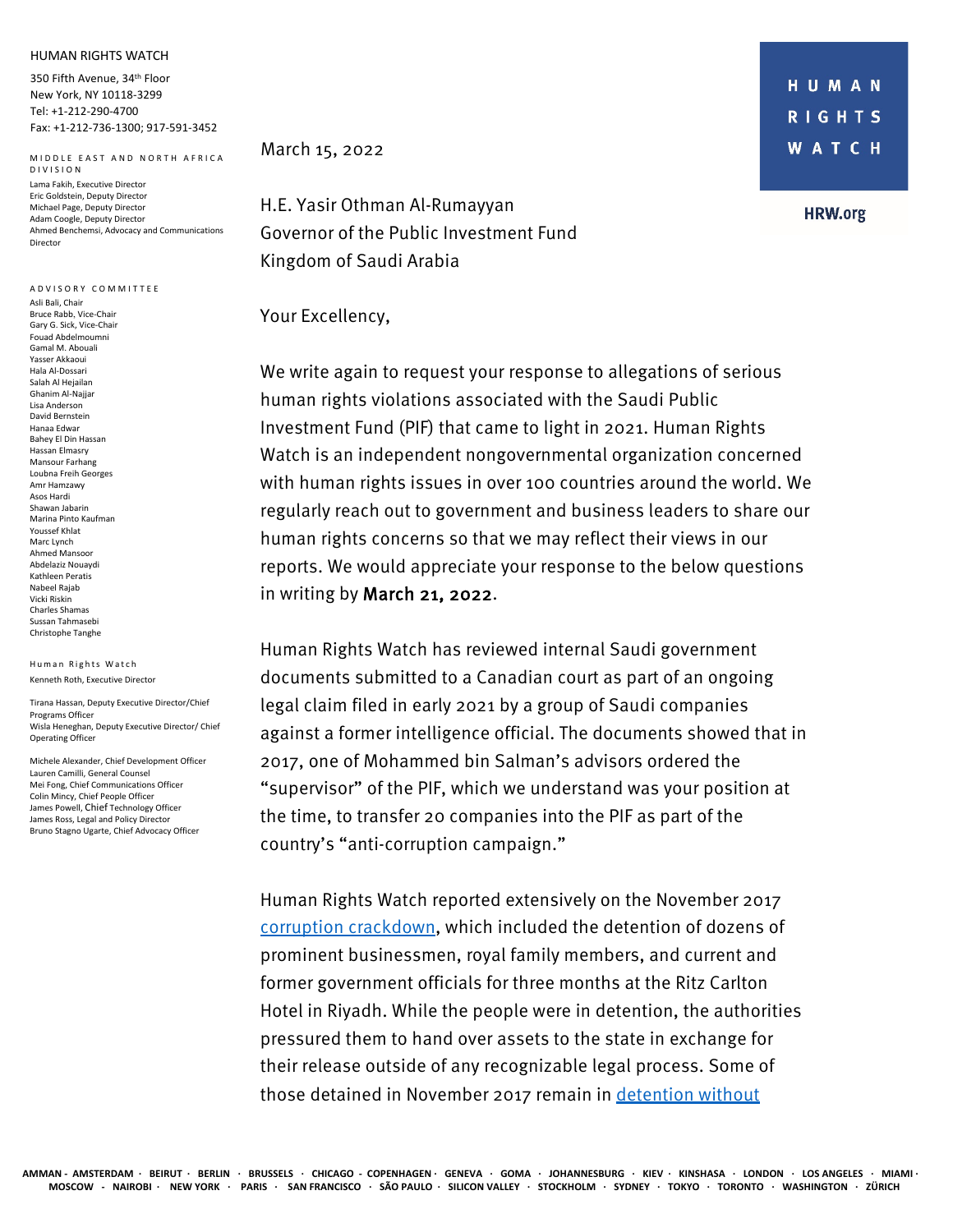## charge to this day.

The Saudi documents also indicated that one of the 20 companies transferred into the PIF, apparently by yourself, on the orders of Mohammed bin Salman was Sky Prime Aviation, a charter jet company, which owned the two planes later used by Saudi agents to travel to Istanbul, murder prominent journalist Jamal Khashoggi in the country's consulate, and return to Saudi Arabia. In February 2021, the CIA released a report assessing that Mohammed bin Salman had approved the operation.

In late January 2022, following the sale of Newcastle United Football Club (Newcastle F.C.) to the PIF, the *New York Times* reported that a Saudi plane transported Newcastle players and staff to Saudi Arabia for winter workouts. The plane was operated by a Saudi company, Alpha Star, which court documents show that you were also ordered to transfer into the PIF alongside Sky Prime in December 2017. Both companies have been subsidiaries of Tahakom Investments Company before and after the parent company was acquired by the PIF. A photo of the plane posted by the Newcastle F.C. Twitter account on January 24 clearly shows the Alpha Star aircraft livery.

Given the seriousness of the abuses described above, which have already been reported publicly by international media outlets, we ask your response to the following questions:

- 1. Did you transfer Sky Prime Aviation, Alpha Star and associated entities into the PIF following the launch of the anti-corruption crackdown in 2017?
- 2. Court documents reveal that you transferred companies to PIF ownership on the basis of a royal directive. Could you share a copy of that royal directive with us? If not, please describe on what terms and according to what procedures the transfers were conducted.
- 3. Did you play any role in the running of the Sky Prime Aviation in 2018? If not, who oversaw the company at the time?
- 4. Was the PIF leadership aware that Saudi agents used Sky Prime Aviation assets to carry out the mission targeting Jamal Khashoggi in October 2021?